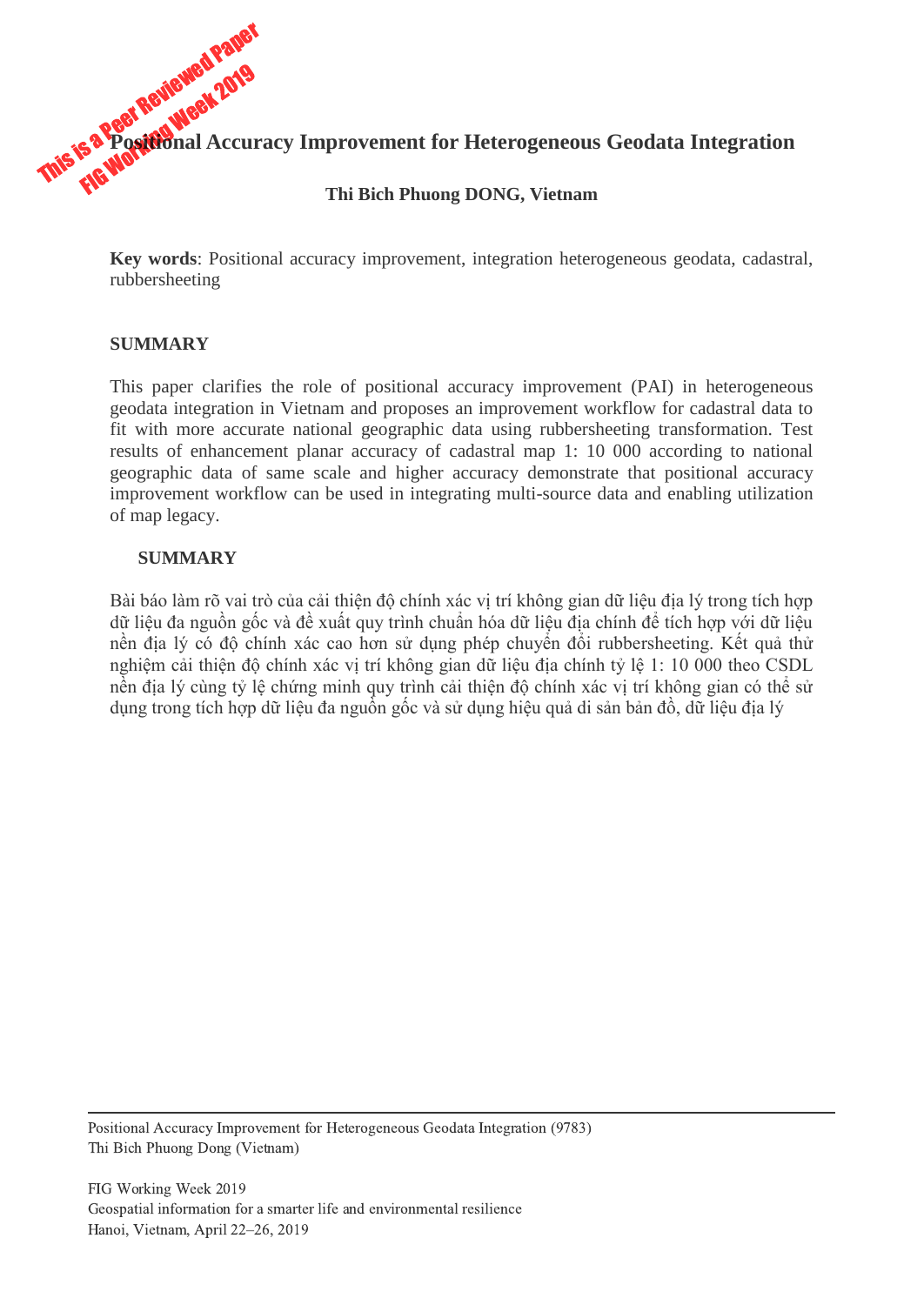# **Positional Accuracy Improvement for Heterogeneous Geodata Integration**

#### **Thi Bich Phuong DONG, Vietnam**

#### **1. INTRODUCTION**

As countries have completed high-precision seamless topodata as the reference frame for thematic applications, the usage of map and geodata legacy requires improved positional accuracy of the objects which has been captured or shown in the database or geographic map (Rönsdorf, 2005). The Ordnance Survey (UK), the Bureau of Census (USA) and Swisstopo are the National Map Agencies (NMAs) pioneering in research and application of PAI techniques for spatial integration multi-source, multi-time data (Belussi and Migliorini, 2012). In United States, the most important PAI program had conducted by the Census Bureau as part of the MAF / TIGER Project. This program aims to improve the accuracy of the TIGER (Topologically Integrated Geographic Encoding and Referencing System) database with a reported error of up to 150 meters over the results of the Differential-GPS test. The result of the program has increased the spatial accuracy of TIGER data to reach RMSE 3.8m after PA1.



Figure 1. Improved TIGER road network data accuracy (solid line) according to Department of Transportation data (dotted line) [Shekhar, 2007].

Ordnance Survey's Positional Accuracy Improvement Programme was introduced in (Ordnance Survey, 2016). While GPS technology allows locating objects with accuracy up to decimeters, the absolute position of the objects on the maps provided by the Ordnance Survey includes LandLine and OSMaster Map at a scale of 1: 2500. RMSE is up to 2.8m. However, this system has a low relative accuracy of 1.2 m. In a program lasting from 1999 to 2006, the Ordnance Survey had improved the accuracy of the 1: 2500 maps using GPS results, with Absolute Positional RMSE of 1.1 m in rural areas and 0.4 m in urban areas, and relative error 0.4 - 1.0m.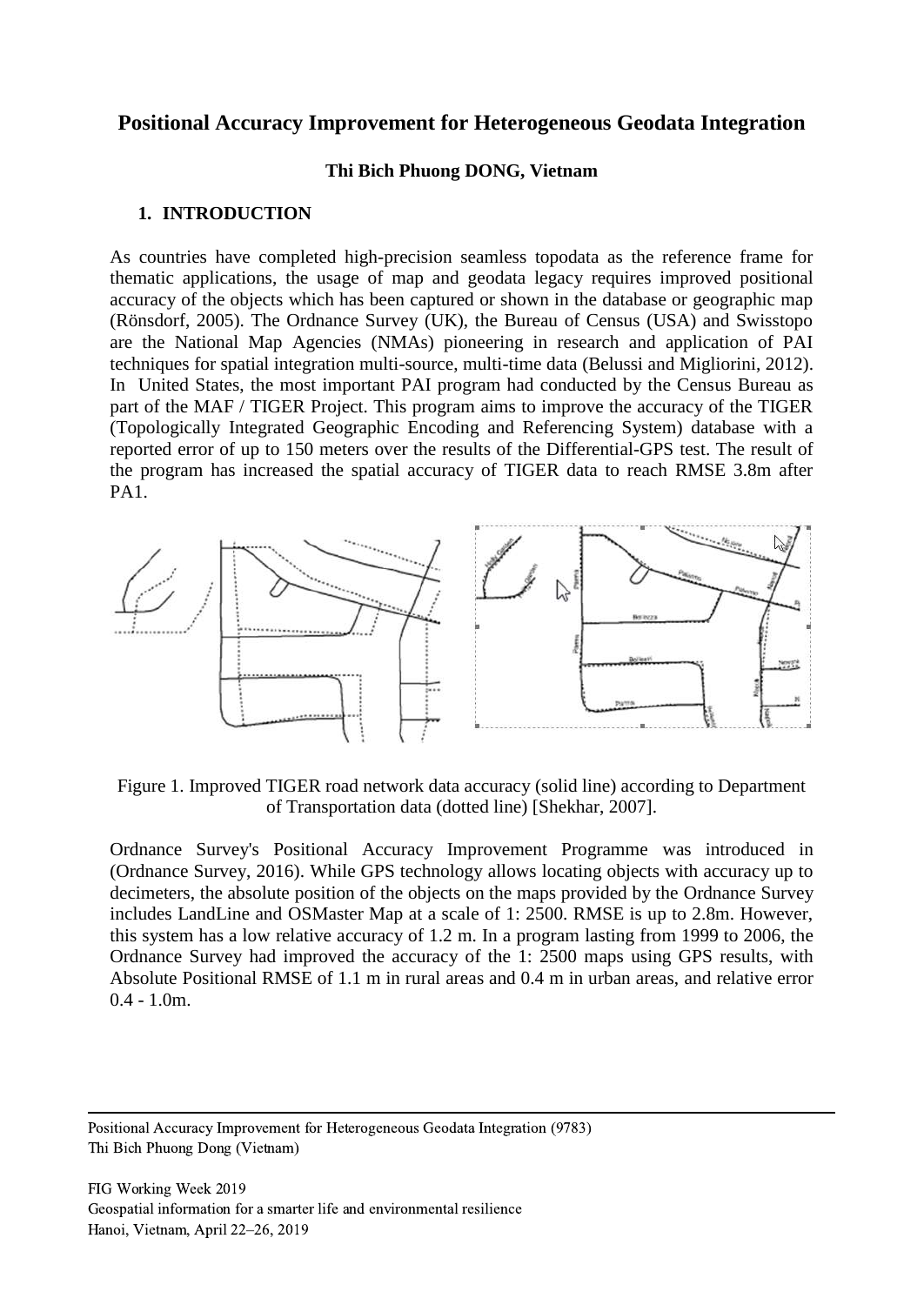

Figure 2. Conversion of Rubbersheeting for vector-2-vector integration (ArcGIS Pro Tool Reference)

Geographic data integration in GIS systems is the process of processing different data sources to achieve accurate data, minimizing redundancy and resolving spatial conflict. Requirements for geographic data integration also appear during data updating or integrating raster data with vector data. The geometric properties of features in geographic information systems like digital maps, databases, are mainly described by point coordinates in a given reference system. In fact, the coordinates of features are not directly measurable but always are the result of computation. Improved spatial position accuracy can be considered as a transition, defining mathematical rules that allow correction and recalculation of pairs of source data coordinates based on tie points coordinates.

Accuracy of the map object location is influenced by many factors, such as projection distortion, error of measurement, acquisition, editing .... and can only be controlled by the error margin in technical regulations. Rubbersheeting transformations are often used to perform coordinate transformations, improve location accuracy, integrate data and map legacy with data sources of higher precision. For example, Doytsher and Gelbman (1995) used Rubbersheeting to improve digitizing cadastral maps. Hashim et all (2016) proposed improve cadastral legacy of Malaysia according to modernized reference geodata by a chain of transformation including Rubbersheeting.

Unlike conventional transformations in image processing and map digitizing, rubbersheeting are a set of local transformations based on the Delaunay Triangle Network. Z value at each triangle node is the difference in coordinates  $\delta X$ ,  $\delta Y$  of the linked points between the source and destination data. Within each triangle, the difference in coordinates  $\delta X_i$ ,  $\delta Y_i$  is interpolated by one of the common transformation algorithms, such as the Helmert or Affine transformation.

Positional Accuracy Improvement for Heterogeneous Geodata Integration (9783) Thi Bich Phuong Dong (Vietnam)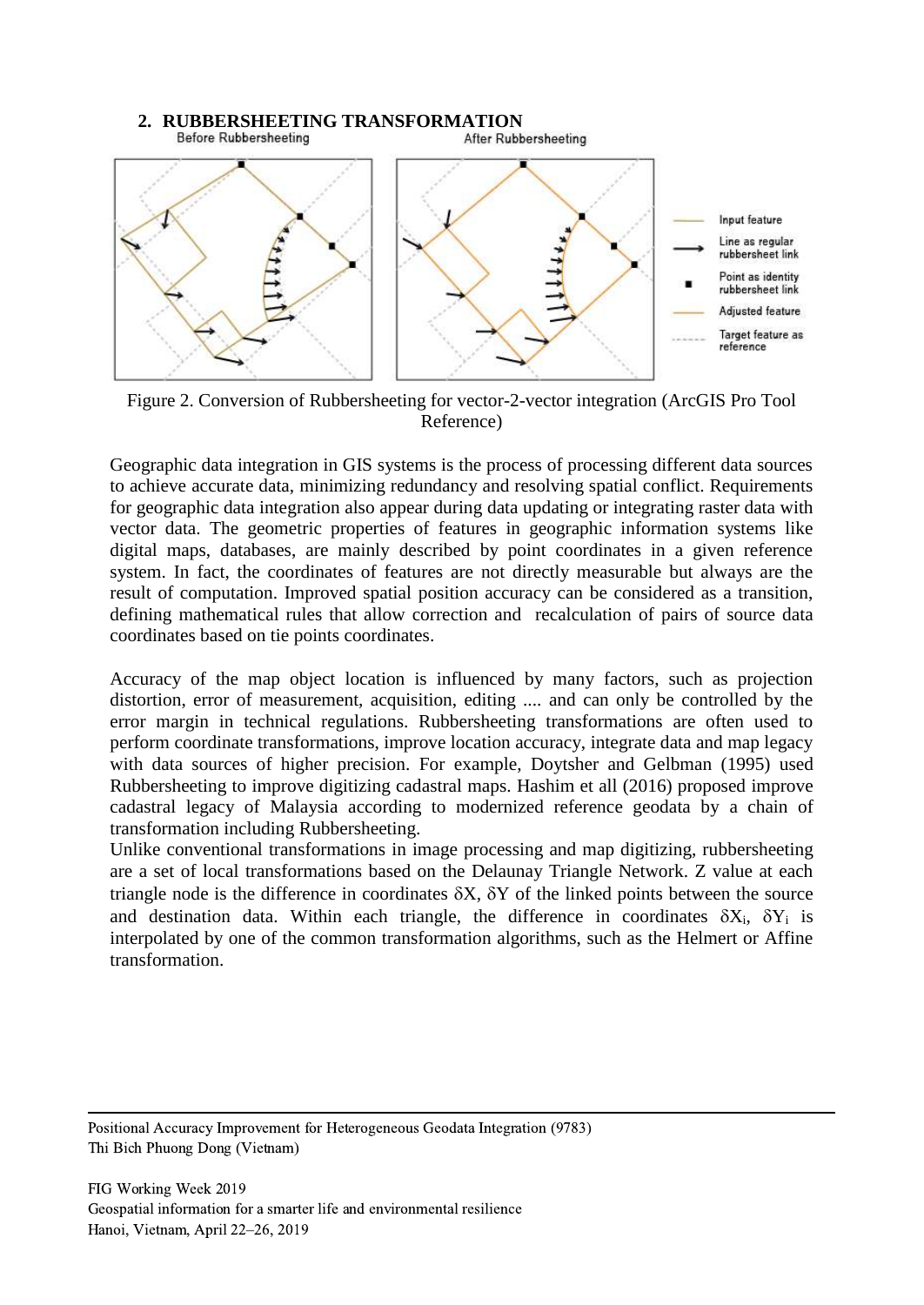

Figure 3. Rubbersheeting transformations (Kresse and Danko, 2012)

# **3. POSITIONAL ACCURACY IMPROVEMENT FOR CADASTRAL MAP LEGACY**

In Vietnam, cadastral maps are constructed at scales from 1: 200 to 1: 10 000. Important resources in land administration are cadastral maps established between 1999 and 2009. Basic cadastral map of 1: 10 000 was established for forest land with factors related to forest land boundaries such as topography, traffic, irrigation, dividing lines... in a less detailed level than topographic maps of the same scale.

Regular cadastral maps are available at a scale from 1: 200 to 1: 5 000. In urban areas, maps and cadastral data generally have a larger scale than national topographic maps. They are used as a basis for the establishment of public transport maps, underground works and urban planning. Accuracy of absolute and relative locations of objects on these thematic maps depends entirely on the cadastral map accuracy. Due to long term acquisition, various technologies and different technical regulations, maps and cadastral data have inconsistencies in positional accuracy as well as geographic reliability.

Table 1 below shows a comparison of the positional accuracy between the national geographic database 1:10 000 and digital cadastral maps established according to 1999 and 2008 regulations.

*Table 1. Comparison of regulations on accuracy of locating objects on digital cadastral map and geographic database 1:10 000*

| Accuracy                    | Cadastral map 1999               | Cadastral map 2008  | National geographic<br>database |
|-----------------------------|----------------------------------|---------------------|---------------------------------|
| <b>RMSE</b><br>of<br>points | control $\vert$ 0.1mm-0.15mm x M | $0.1$ mm-0.15mm x M | None                            |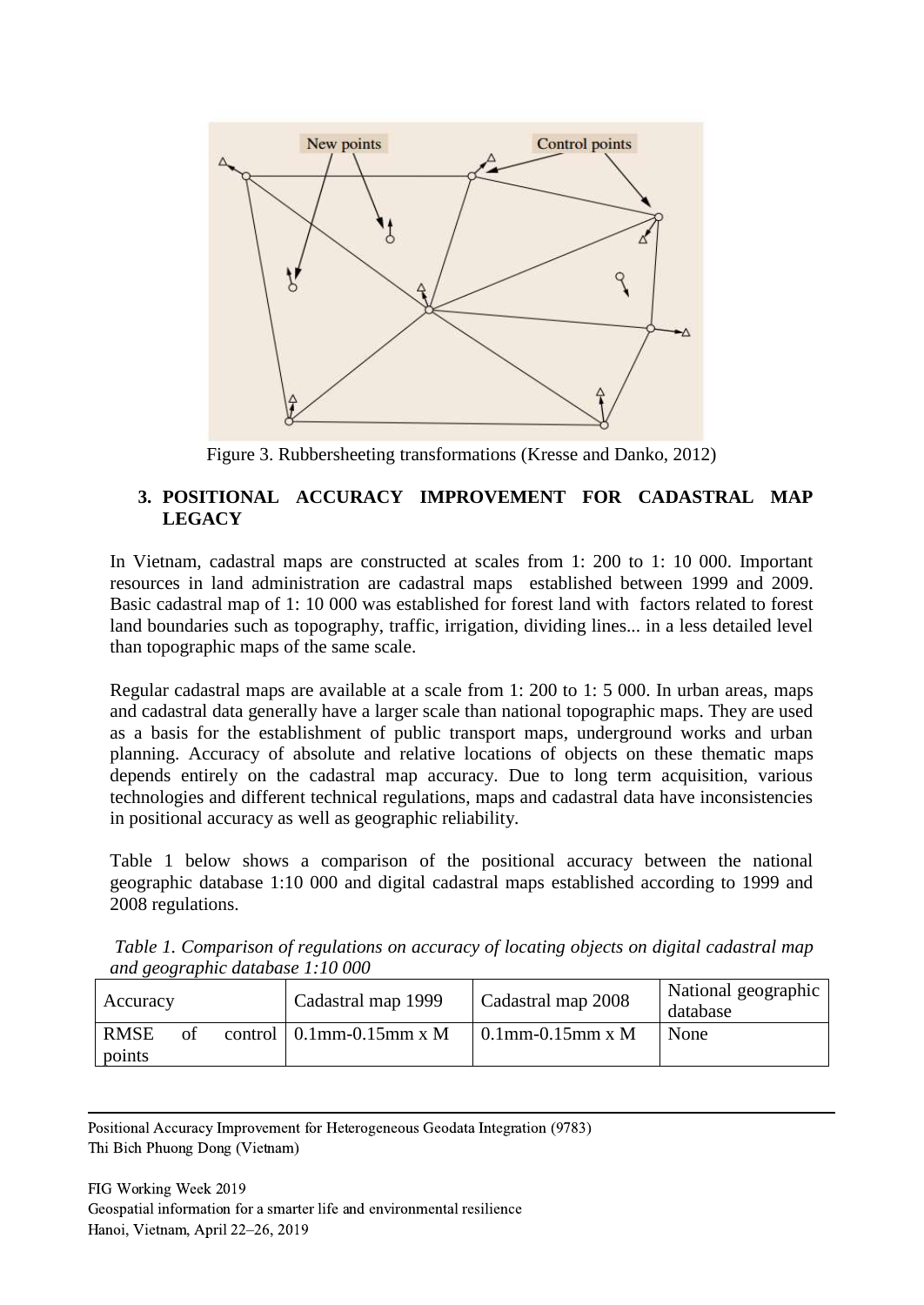| RMSE of parcel points $\vert$ 0.6mm x M |               | $0.6$ mm $-0.8$ mm x M                 | $10.5 - 0.7$ mm x M |
|-----------------------------------------|---------------|----------------------------------------|---------------------|
| RMSE of other points                    | $10.9$ mm x M | $0.5$ mm - 0.75mm x M   0.5-0.7 mm x M |                     |
| Relative error                          | $0.4$ mm x M  | $0.7$ mm - $0.9$ mm x M                | None                |

For effective use of cadastral and related maps legacy should include solutions to improve spatial location and integrate cadastral data with reference geographic data. There is a real need of integration cadastral data with more accurate geographical data for local land administration and building LIS. In the case of cadastral maps, obligatory condition is that parcel areas and segment lengths left unchanged.

## **4. INTEGRATION CADASTRAL DATA AND NATIONAL GEOGRAPHICAL DATABASE**

Based on the analysis of regulations on data accuracy for cadastral maps, land database and geographic database in recent years and the actual requirements for integrating these important data sources, there is a proposal for improvement workflow of cadastral data according to national geographic data of the same scale. The general procedure is shown in Figure 4 and main steps are as followed:

#### **Step 1. Material and data evaluation**

Material and data evaluation should be based on the overlaying of cadastral data and geographical data, documents related to the process of establishment of both types of data such as technical design, metadata data, check records acceptance... Points of difference beyond the allowable limit are required to be checked by the reference document like remote sensing images and field surveys.

#### **Step 2. Selection of linked objects.**

Boundary objects, hydrography, transport and elevation points are selected for link creation. Distance between two identical points must be smaller than the limit positional error of source dataset.

#### **Step 3. Link creation**

Link creation is the task of defining the relationship between source and destination coordinate pairs. The important parameter in link creation is Search Distance. In order to control the displacement of parcel points and the location of other objects, the search radius must be smaller than the limit positional error the plane position of target dataset. In case of national geographic database, limit plane positional error is set as 3\* RMSE

#### **Step 4. Improvement.**

After checking, links are used to improve the location of the original data.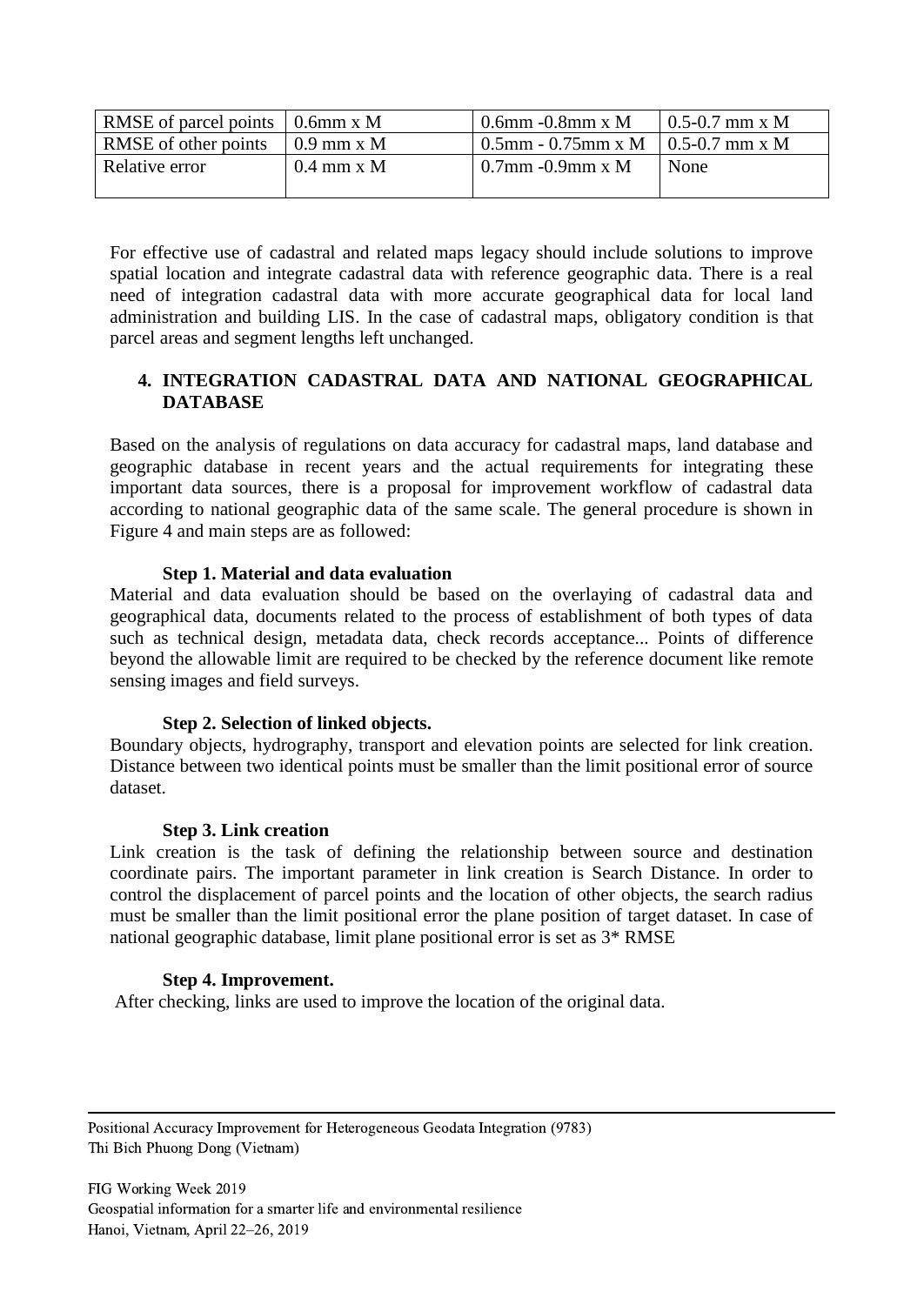### **Step 5. Evaluation**

Overlay datasets is checked in the right scale with the naked eye, statistics on topology errors, points in excess of permissible errors. Defining the maximum and average parcel vertex displacement, maximum, average and cumulative parcel area change, maximum and average parcel segment change.

Steps from 2 to 5 are repeated if needed.



Figure 4. Positional accuracy improvement workflow for cadastral data

## **5. TEST**

Data used for the experiment are 1: 10,000 cadastral map established in 2004 of Yen Lang commune, Dai Tu district, Thai Nguyen province and national geographic database of Thai Nguyen province at the scale of 1: 10 000 (2012). The tool used for improvement is the ArcGIS 10.2 Conflation Toolkit with the Generate RubberSheet Links and Rubbersheet Features tools.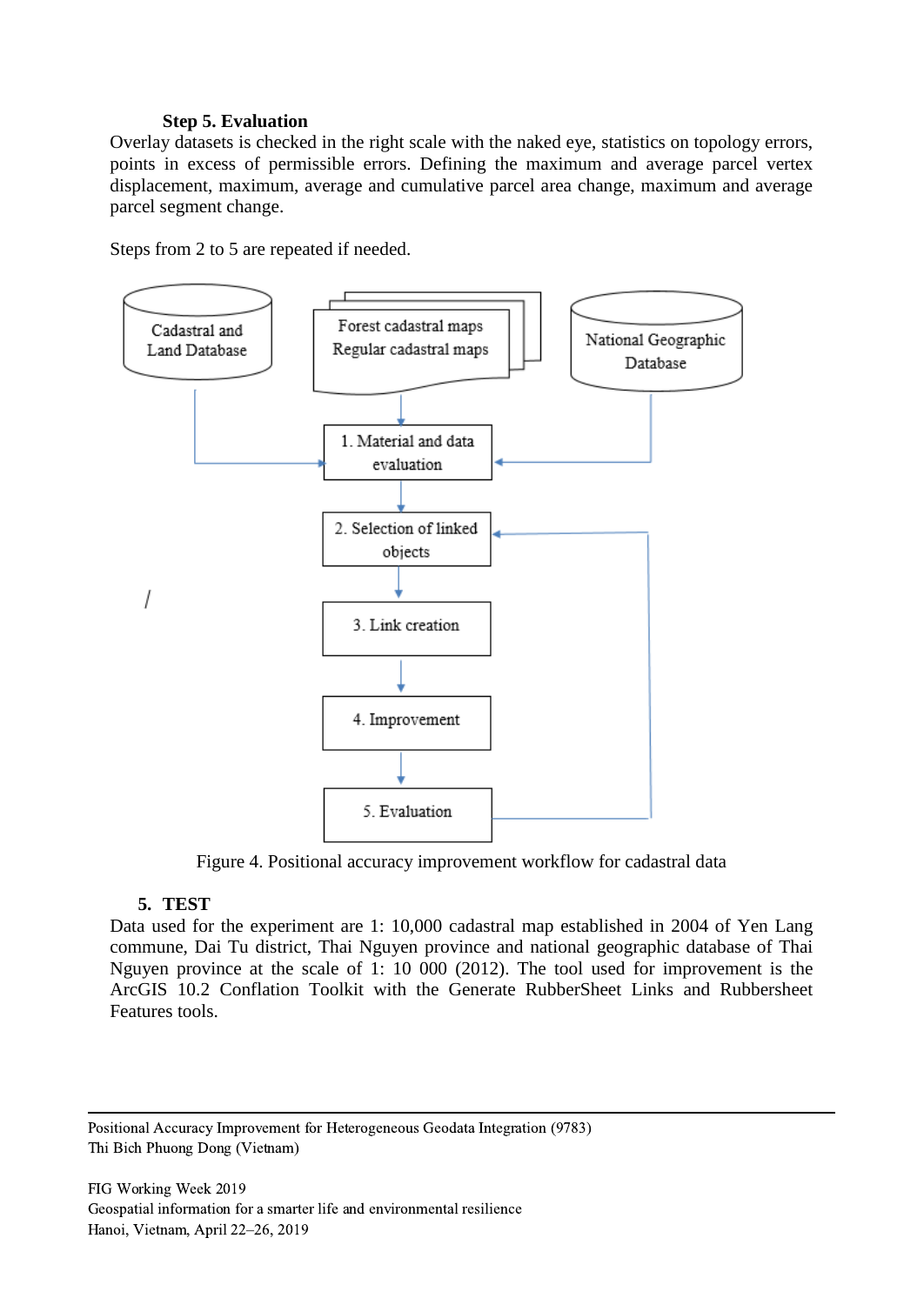

Figure 5. Overlay cadastral and national geographic dataset

Overlaying and comparing source and target show that hydrography and traffic features in two data files are not identical. The difference can be seen with the naked eye at a scale of 1: 10 000 in Figure 5, where two sets of rivers are showing by blue polylines .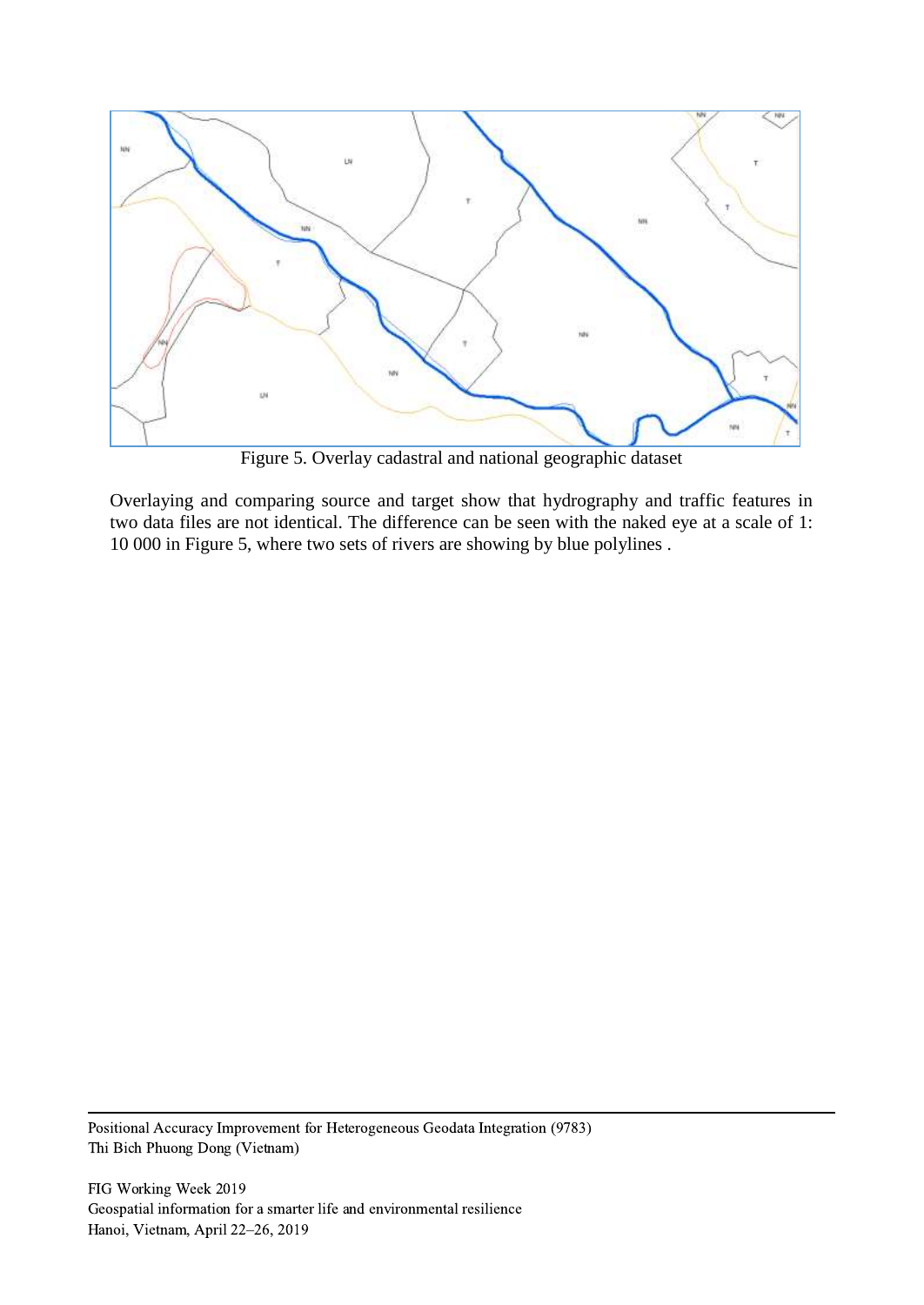

Figure 6. Overlay of land parcel boundaries before (purple) and after (black line) PAI at 200% magnification

Land features, roads, rivers and elevated elevation points are selected for links using Search radius of 10m. Links are used to improve each data layer of the original map with Rubbersheet Features tool.

Search Distance choice is experiment-based, in this case Search Distance is set as 2\*RMSE. With Search Distance = 10m test result at 100% magnification shows no topology and exceeding the limit error. Rivers, roads, boundaries, and elevation are completely identical. Overlay of source and target sets at 200% magnification is showed in Figure 6.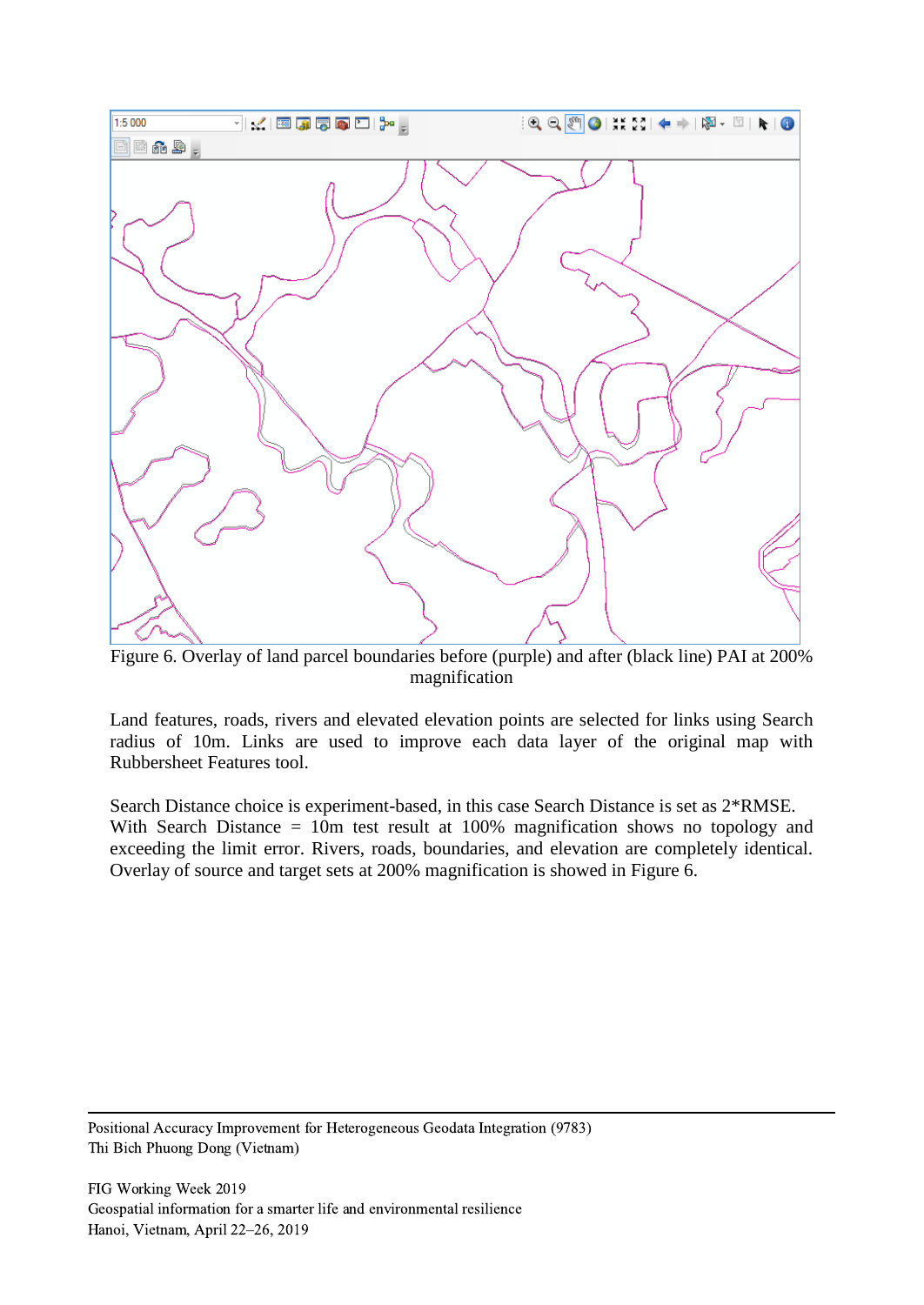|   | Table                      |                    |                |                |                     |
|---|----------------------------|--------------------|----------------|----------------|---------------------|
|   | 日 - 国 -   <i>围 ⊡</i> 면 ⊠ ☆ |                    |                |                |                     |
|   |                            |                    |                |                |                     |
|   | links10                    |                    |                |                |                     |
|   | <b>OBJECTID*</b>           | Shape <sup>*</sup> | <b>SRC FID</b> | <b>TGT FID</b> | <b>Shape Length</b> |
|   | 766                        | Polyline           | 141            | 43             | 14,035907           |
|   |                            | 215 Polyline       | 449            | 22             | 13,996607           |
|   |                            | 1373 Polyline      | 293            | 4              | 13,732406           |
|   |                            | 1927 Polyline      | 335            | 18             | 13,659662           |
| ▶ |                            | 186 Polyline       | 449            | 22             | 13,611142           |
|   |                            | 1803 Polyline      | 290            | 7              | 13,545084           |
|   |                            | 2228 Polyline      | 201            | 50             | 13,387015           |
|   |                            | 2235 Polyline      | 201            | 50             | 13,331389           |
|   |                            | 278 Polyline       | 43             | 34             | 13,143245           |
|   |                            | 1928 Polyline      | 335            | 18             | 13,107322           |
|   |                            | 2229 Polyline      | 201            | 50             | 13,087206           |
|   |                            | 1405 Polyline      | 244            | 19             | 13,005732           |
|   |                            | 2231 Polyline      | 201            | 50             | 12,884604           |
|   |                            | 758 Polyline       | 141            | 43             | 12,831683           |
|   |                            | 1801 Polyline      | 290            | 7              | 12,793256           |
|   |                            | 1926 Polyline      | 335            | 18             | 12,750269           |
|   |                            | 1802 Polyline      | 290            | 7              | 12,541754           |
|   |                            | 323 Polyline       | 43             | 34             | 12,51912            |
|   |                            | 21 Polyline        | 336            | 51             | 12,510429           |
|   | 185                        | Polyline           | 449            | 22             | 12,447821           |
|   |                            | 2602 Polyline      | 332            | 52             | 12,445388           |
|   |                            | 727 Polyline       | $-1$           | -1             | 12,422571           |

Figure 7. Parcel points displacement control by length of linked edges

| Code      | <b>Before PAI</b> | <b>After PAI</b> | <b>Difference</b> |
|-----------|-------------------|------------------|-------------------|
| LN        | 6602487.226       | 6602487.226      | 0.00000131316     |
| LN        | 3841426.715       | 3841426.715      | $-0.00000466779$  |
| <b>NN</b> | 13739.975         | 13739.975        | $-0.00000004532$  |
| <b>NN</b> | 11875.000         | 11875.000        | 0.00000001679     |
| <b>NN</b> | 4346.122          | 4346.122         | 0.00000000383     |
| <b>NN</b> | 5212.040          | 5212.040         | $-0.00000000034$  |
| T         | 22054.178         | 22054.178        | $-0.00000001482$  |
| T         | 20849.628         | 20849.628        | $-0.00000004737$  |
| <b>NN</b> | 548.699           | 548.699          | $-0.00000000006$  |
| <b>NN</b> | 8815.387          | 8815.387         | $-0.00000000089$  |
| <b>NN</b> | 5380.908          | 5380.908         | $-0.00000000206$  |

Table 2. Comparison of parcel area before and after PAI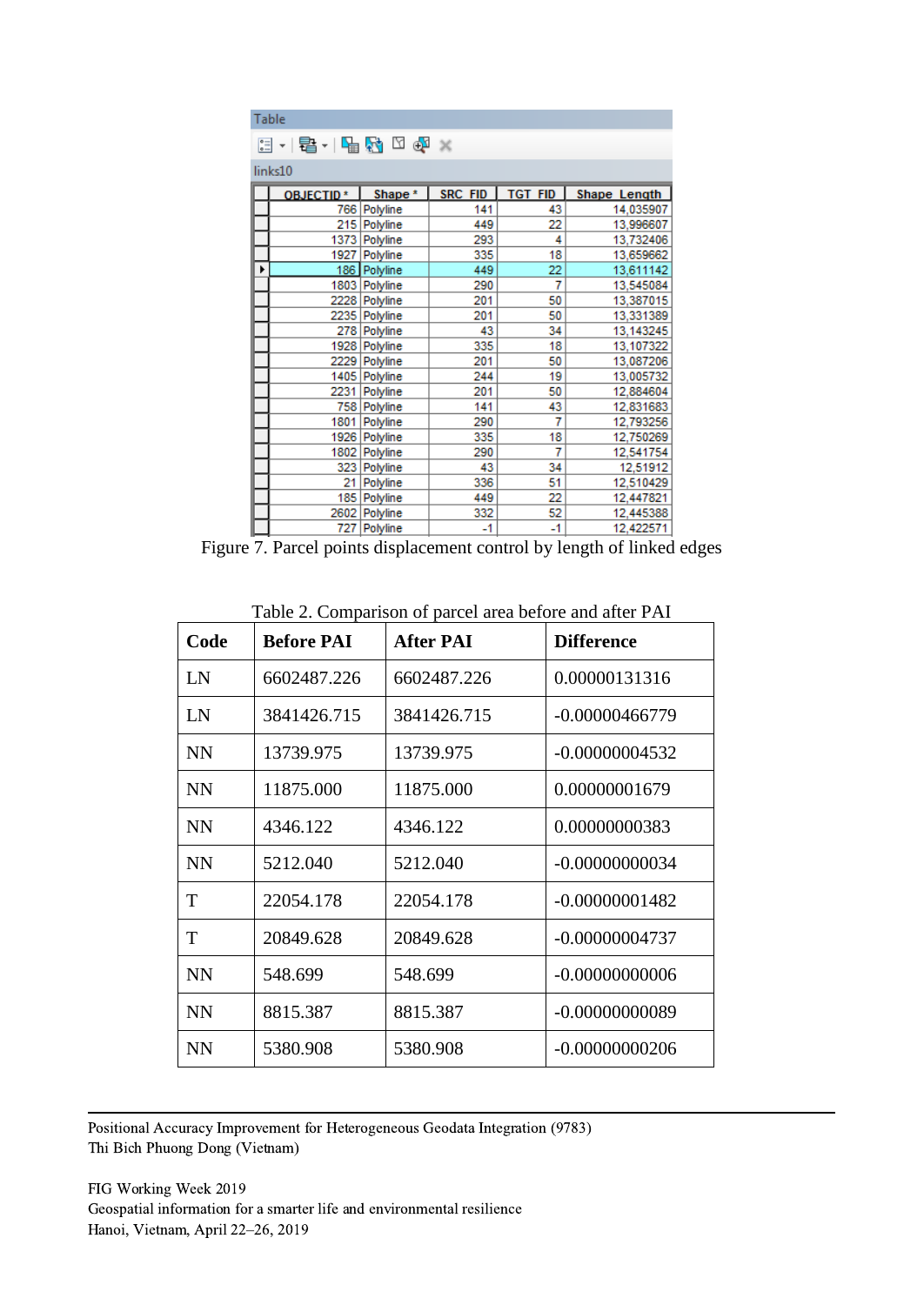| <b>NN</b> | 4220.364  | 4220.364  | $-0.00000000012$ |
|-----------|-----------|-----------|------------------|
| NN        | 16117.061 | 16117.061 | 0.00000004433    |

The maximum point shift is controlled by the Search Distance when creating the link. With Search Distance  $= 10m$ , the maximum point shift is 15m (Figure 7).

Comparison before and after PAI demonstrated that parcel areas changed completely negligible (Table 2). Maximum land area change does not exceed  $4.10^{-6}$  m<sup>2</sup>, what in practice can be considered unchanged and completely acceptable.

| <b>Before PAI</b> | <b>After PAI</b> | <b>Difference</b> |
|-------------------|------------------|-------------------|
| 450.478416        | 450.478416       | $-2.2078E-10$     |
| 133.5717059       | 133.5717059      | $-3.8338E-10$     |
| 262.1534668       | 262.1534668      | 2.62048E-10       |
| 124.4946157       | 124.4946157      | $-1.16472E-10$    |
| 114.5228538       | 114.5228538      | $-3.54561E-11$    |
| 285.7205002       | 285.7205002      | 2.18279E-10       |
| 198.3007729       | 198.3007729      | $-4.41673E-11$    |
| 322.6371061       | 322.6371061      | 3.84432E-10       |
| 67.29056393       | 67.29056393      | 3.38218E-11       |
| 204.4331488       | 204.4331488      | 3.73518E-10       |
| 221.1031837       | 221.1031837      | $-2.18989E-10$    |
| 240.156492        | 240.156492       | -4.35818E-10      |
| 212.0106365       | 212.0106365      | $-2.69722E-11$    |
| 132.6158322       | 132.6158322      | $-3.31994E-10$    |
| 17.75472943       | 17.75472943      | $-2.8912E-11$     |
| 640.5861061       | 640.5861061      | $-2.57728E-10$    |
| 93.90648061       | 93.90648061      | $-2.16147E-11$    |
| 249.4654547       | 249.4654547      | 1.32104E-10       |

Table 3. Comparison of edge length before and after PAI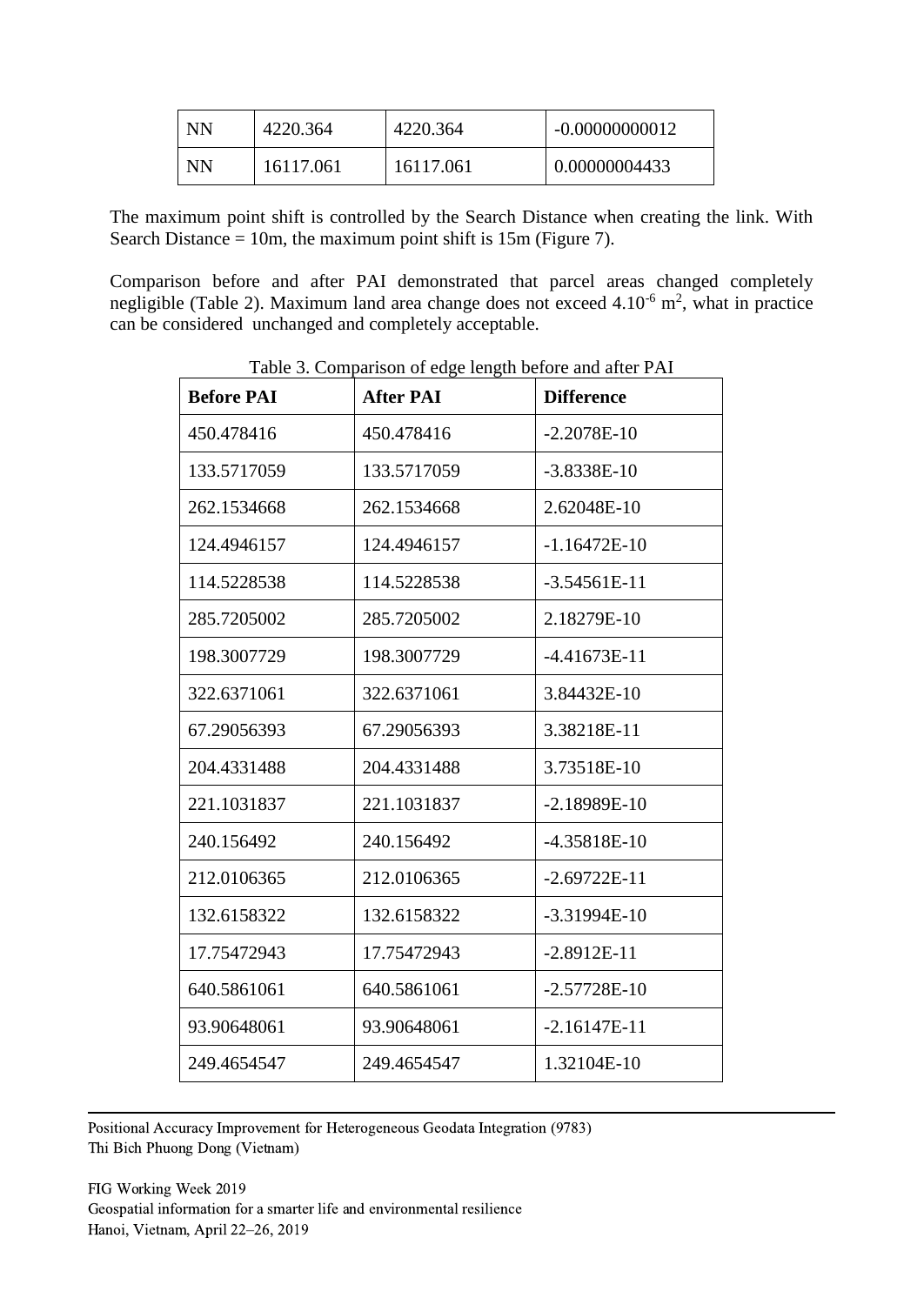| 235.1753461 | 235.1753461 | 4.47955E-10    |
|-------------|-------------|----------------|
| 178.2299235 | 178.2299235 | $-3.11275E-10$ |

Comparison of parcel segment length after PAI shows that the length of the parcel edges has changed completely negligible. At the trial site, the maximum edge distance shift does not exceed  $5.10^{-9}$  m as showing in Table 3. In practice it can be considered unchanged and completely acceptable.

## **6. DISCUSSION AND CONCLUSION**

Test results show that PAI workflow improves positional accuracy of cadastral data according to reference geographic data of the same scale, keeping parcel areas and segment lengths unchanged.

The proposed workflow of improving positional accuracy of geodata can be applied when the cadastral data has a lower plane position accuracy than the national geographic database. The workflow can be used in the development of a land database to minimize the cost of standardization work. The general procedure may be applied to improve thematic geospatial data accuracy according to data with higher accuracy.

This research is funded by Vietnam Ministry of Natural Resources and Environment.

## **REFERENCES**

1. Belussi, A., & Migliorini, S. (2012). A framework for integrating multi-accuracy spatial data in geographical applications. GeoInformatica Volume 16, Issue 3

2. Doytsher Y., Gelbman E (1995). Rubber-Sheeting Algorithm for Cadastral Maps. Journal of Surveying Engineering 121(4).

3. [Hashim N.](http://adsabs.harvard.edu/cgi-bin/author_form?author=Hashim,+N&fullauthor=Hashim,%20N.%20M.&charset=UTF-8&db_key=PHY) M., [Omar A.](http://adsabs.harvard.edu/cgi-bin/author_form?author=Omar,+A&fullauthor=Omar,%20A.%20H.&charset=UTF-8&db_key=PHY) H., [Omar,](http://adsabs.harvard.edu/cgi-bin/author_form?author=Omar,+K&fullauthor=Omar,%20K.%20M.&charset=UTF-8&db_key=PHY) K. M., Abdullah N. M.[,Yatim](http://adsabs.harvard.edu/cgi-bin/author_form?author=Yatim,+M&fullauthor=Yatim,%20M.%20H.%20M.&charset=UTF-8&db_key=PHY) H. M. (2016). Cadastral Positioning Accuracy Improvement: A Case Study In Malaysia. ISPRS - International

Archives of the Photogrammetry, Remote Sensing and Spatial Information Sciences.

4. Kresse, W. D., Danko, D.M. (2012). Handbook of Geographic Information. Springer.

5. MAF/TIGER Database. US Census Bureau.

[https://www.census.gov/geo/reference/gtc/gtc\\_maftiger.html](https://www.census.gov/geo/reference/gtc/gtc_maftiger.html)

6. Ordnance Survey (2016). Positional Accuracy Improvement Programme (www.ordnancesurvey.co.uk/PAI).

7. Rönsdorf, C. (2005). Positional accuracy and integration of geographic data. Coordinates, Volume I, Issue 4, Sep.

8. Shekhar, S. (2007). Encyclopedia of GIS. Springer.

9. ArcGIS Pro Tool Reference. [http://pro.arcgis.com/en/pro-app/tool](http://pro.arcgis.com/en/pro-app/tool-reference/editing/rubbersheet-features.htm)[reference/editing/rubbersheet-features.htm](http://pro.arcgis.com/en/pro-app/tool-reference/editing/rubbersheet-features.htm)